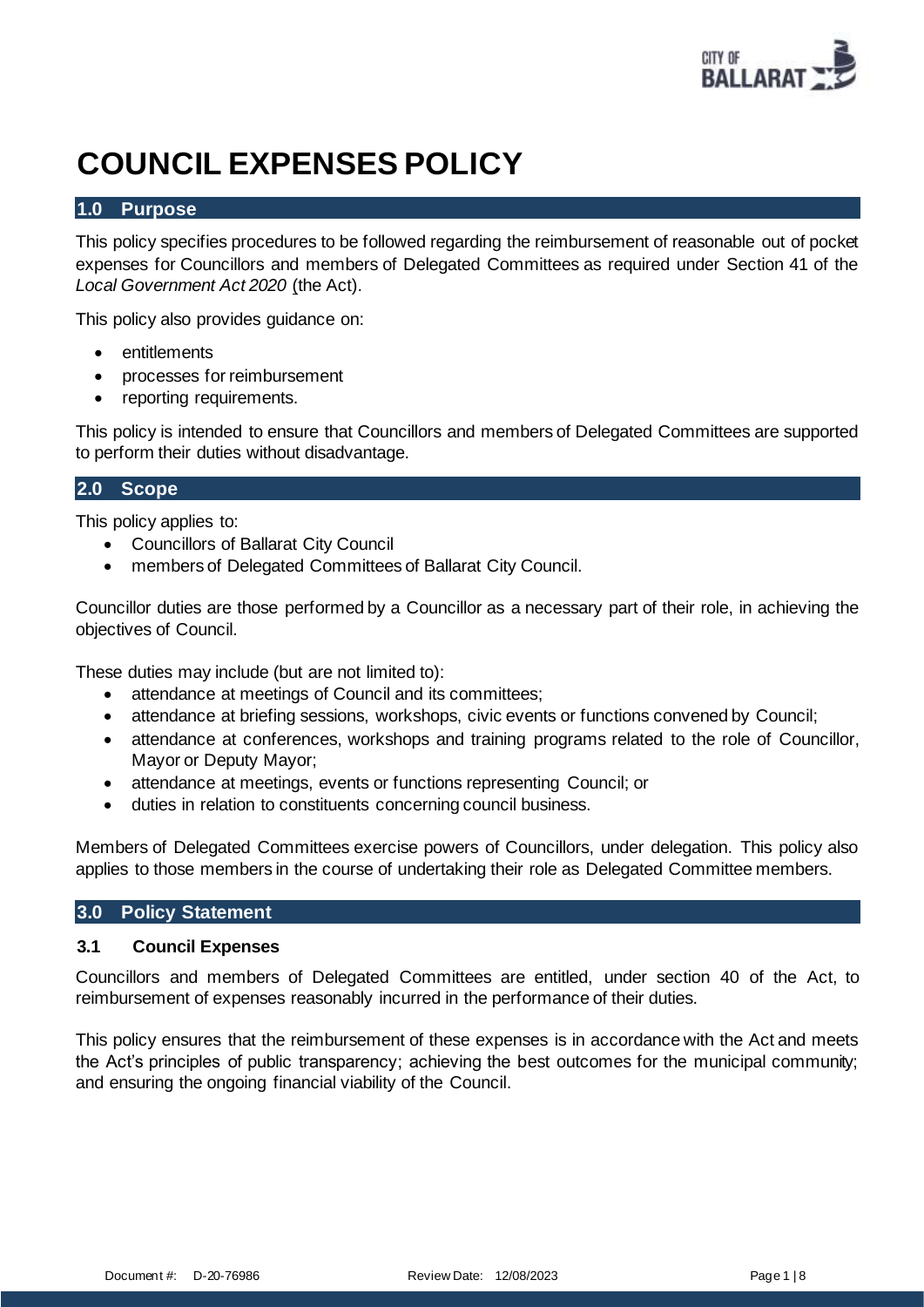

Councillors and members of Delegated Committees will be reimbursed for out-of-pocket expenses that are:

- bona fide expenses; and
- have been reasonably incurred in the performance of the role of Councillor; and
- are reasonably necessary for the Councillor and member of a Delegated Committee to perform this role.

# **3.2 Travel and Related Expenses**

Upon the completion and forwarding of a travelling claim form to Council (Appendix 3), travelling expenses, once approved, will be paid to Councillors and members of a Delegated Committee under the following circumstances:

- To attend Council and Delegated Council meetings and meetings of Committees of Council.
- To attend formal briefing sessions and civic or ceremonial functions convened by Council or the Mayor.
- To attend meetings scheduled by Council.
- To attend meetings necessary for the Councillor or member of a Delegated Committee to exercise a delegation given by Council.
- To attend a meeting, function or undertake other official duties as a representative of Council or the Mayor.
- To attend meetings of community groups, organisations and statutory authorities to which the Councillor or member of a Delegated Committee has been appointed Council's delegate or is authorised by Council to attend, but the reimbursement by Council is to be diminished by however much the external party pays travelling expenses directly.
- To attend an inspection of a street, property or area or to discuss with any person any matter related to Council business, and/or to carry out activities in the capacity of a Councillor or member of a Delegated Committee.
- To attend discussions with Council officers on any matters relating to the city.
- To attend meetings or to participate in delegations or deputations to which the Councillor or member of a Delegated Committee has been appointed as a representative of Council or the Mayor.
- Accommodation and related expenses required for attendance at seminars, conferences or attendance at functions will be included in expense entitlement for Councillors.

Claims are to be submitted monthly to Council using the Claim Form for Councillors or Member of Delegated Committee.

Reimbursement of motor vehicle expenses shall be paid based on the rate set out in the City of Ballarat Enterprise Agreement No 8, 2019, where vehicles used for business purposes. In the case where Council business is carried out before or after travelling to the normal place of business, the normal kilometres travelled to and from the normal place of work shall be excluded from the number of kilometres claimed. The minimum details required for the claiming of travelling expenses are:

- Date
- Time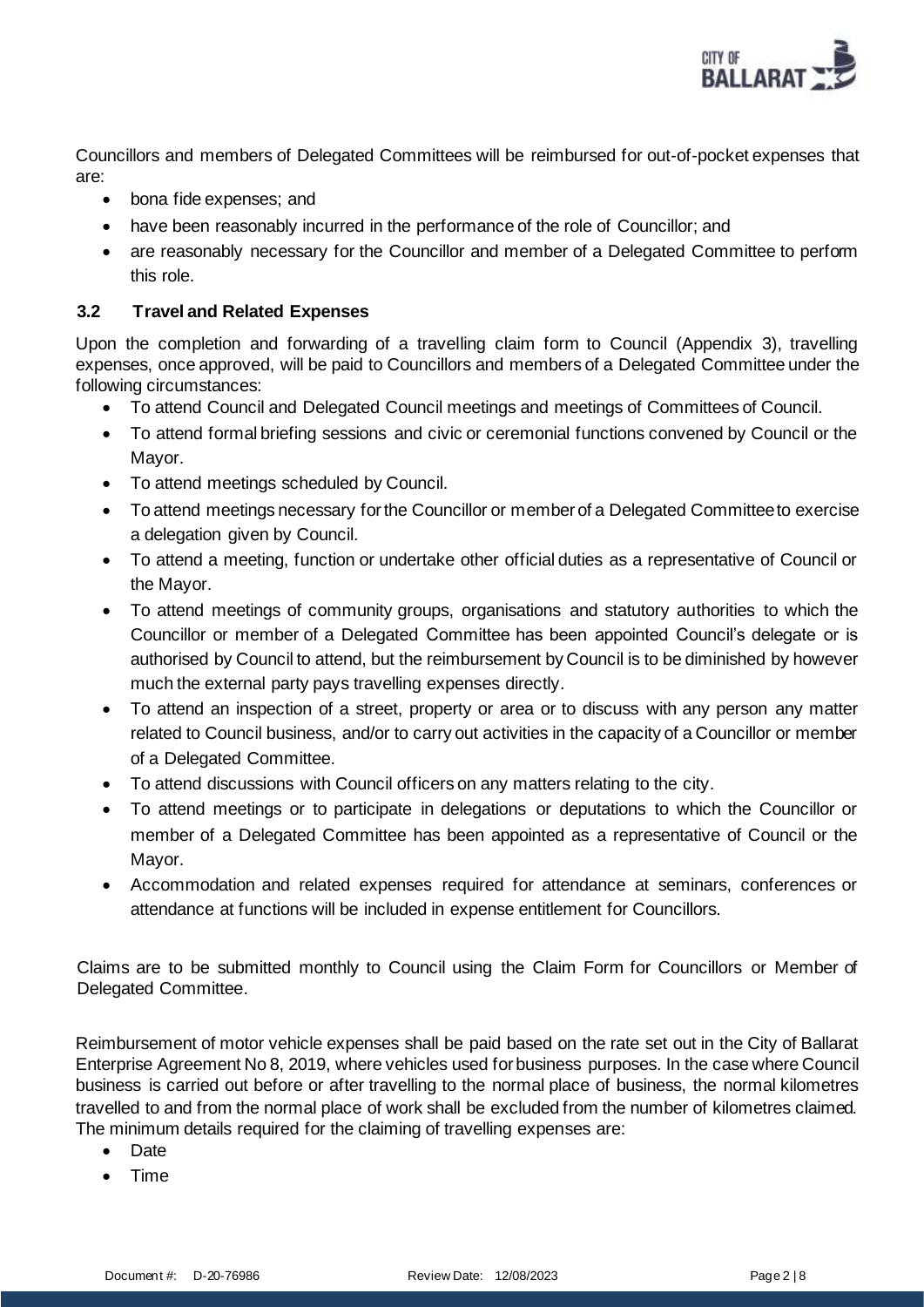

- **Starting Point**
- **Destination**
- Purpose of business
- Starting kilometres
- Ending kilometres
- Kilometres claimed

# **3.3 Interstate and International Traveling Expenses**

As part of their duties the Mayor and Councillors may be required to undertake interstate and international travel on behalf of Council. Representation of Council at national and international levels is an important part of developing, communicating and implementing Council policy. The following provides guidance regarding interstate and international travel:

- When Councillors are travelling interstate the mode of transport is to be determined on the advice of the Chief Executive Officer based on the most cost and time effective form of transport.
- Traveling expenses associated with conference airfares, accommodation and taxi is available.
- The reimbursement requires the Chief Executive Officer's authorisation prior to payment.
- All international travel proposed to be undertaken by a Councillor during their duties requires prior approval by the Council and must be within budget and directly related to the Council Plan objectives.
- A post travel report is required for all approved international travel undertaken.
- Others accompanying Councillors (such as spouses, children, partners) to conferences or other events, travel and attend at their own expense.
- Travel must be undertaken in the most cost-effective manner and all travel plans must consider appropriate Occupational Health and Safety.
- Any time occupied in other than authorised Council business is not to be included in the calculation of any expenses to be paid.
- Where travel is by flight within Australia, the standard form of travel will be economy class.
- Where travel is by flight outside of Australia, the standard form of travel will be premium economy class.
- Claims will only be paid on the basis of the actual form of transport used in the form of reasonable allowances towards or reimbursement of necessary out of pocket expenses.
- Council maintains travel insurance and Council Risk and Compliance Unit will assist with any claims.

## **3.4 Professional Development**

Councillors will be reimbursed for attendance at courses, seminars and conferences and associated fees and materials. All professional development must relate to the duties of Councillor and comply with the 'Councillor Professional Development' Policy. Use of this allowance requires the Chief Executive Officer and Mayor's authorisation prior to attendance and payment.

## **3.5 Stationery**

Council shall, upon request, provide Councillors with standard stationery held or obtained generally for the organisation's requirements. The stationery may include, but not necessarily be limited to, paper,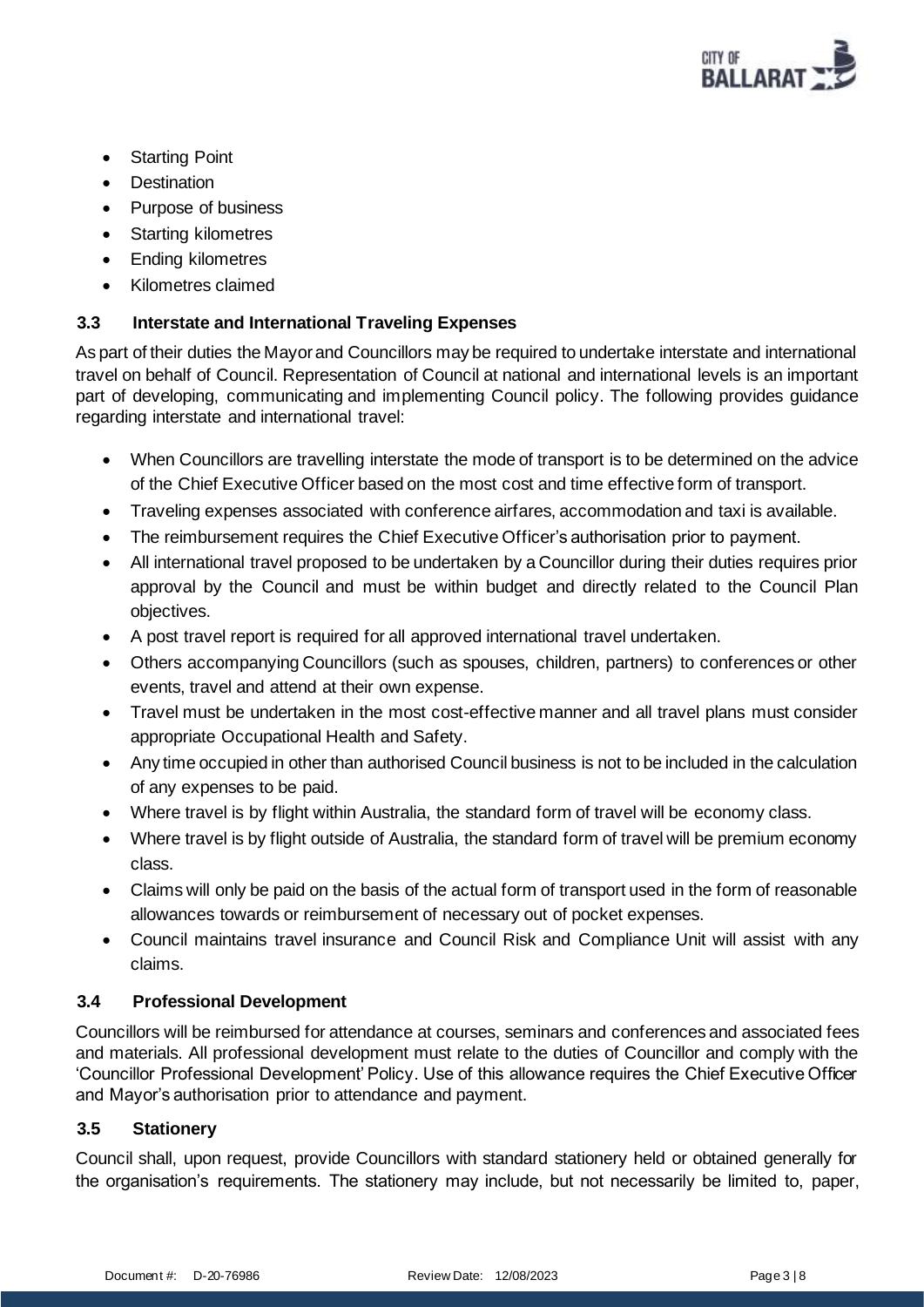

business cards, writing implements, writing pads, envelopes and the like. Requests for stationery should be made to the Civic Support team.

## **3.6 Memberships**

Councillors will be reimbursed for payment of memberships. Memberships must relate to the duties of a Councillor and require the Chief Executive Officer's authorisation prior to reimbursement.

#### **3.7 Protective Clothing**

Council shall, upon request, lend/purchase for Councillors items of protective clothing required to assist in carrying out the duties of the Councillor. All purchases must be approved by the Chief Executive Officer.

# **3.8 Attendance by Spouse or Partner at Seminars, Conferences and Civic Functions**

Where a Councillor is attending a conference or seminar, Council will only fund the Councillor. Where a Councillor's partner is named on an invitation to attend an event with the Councillor the spouse/partner will be funded under this policy. This requires the Chief Executive Officer's authorisation prior to payment or reimbursement.

The spouse/partner of any Councillor is to be invited to any functions hosted by the Mayor and/or Chief Executive Officer at the expense of Council.

#### **3.9 Carer and Dependent-related Expenses**

Council will provide reimbursement of costs where the provision of childcare is reasonably required for a Councillor or member of a Delegated Committee to perform their role (s 41(2)(c)).

This applies to the care of a dependent, while the Councillor or Delegated committee member is undertaking their official duties; and may include expenses such as hourly fees and booking fees, if applicable.

Council will provide reimbursement of costs where the provision of carer services is reasonably required when a councillor or Delegated committee member who is a carer (see Definitions) incurs reasonable expenses in the performance of their duties (s 41(2)(d)).

Payments for carer and childcare services will not be made to a person who resides with the Councillor or Delegated committee member; has any financial or pecuniary interest with the Councillor or Delegated committee member; or has a relationship with the Councillor, Delegated Committee member or their partner.

These costs must be necessarily incurred under the following circumstances:

- To attend Council and Delegated Council meetings and meetings of Committees of Council.
- To attend formal briefing sessions and civic or ceremonial functions convened by Council or the Mayor.
- To attend meetings scheduled by Council.
- To attend meetings necessary for the Councillor to exercise a delegation given by Council.
- To attend a meeting, function or undertake other official duties as a representative of Council or the Mayor.
- To attend meetings of community groups, organisations and statutory authorities of which the Councillor has been appointed Council's delegate or is authorised by Council to attend, but the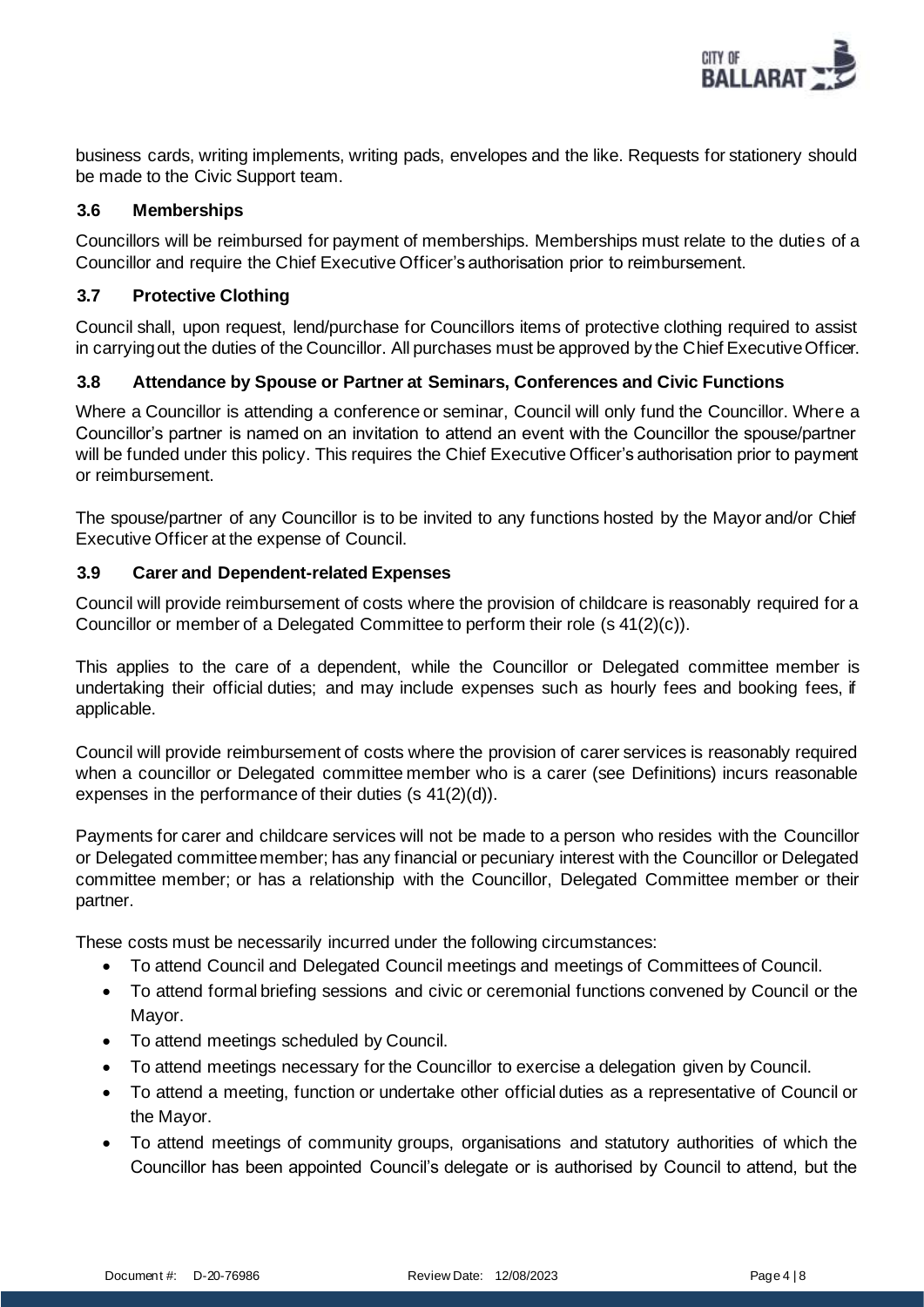

reimbursement by Council is to be diminished by however much the Body pays any expenses directly.

- To attend an inspection of a street, property or area or to discuss with any person any matter related to Council business, and/or to carry out activities in the capacity of a Councillor.
- To attend discussions with Council officers on any matters relating to the city.
- To attend meetings or to participate in delegations or deputations to which the Councillor has been appointed as a representative of Council or the Mayor.

Reimbursement is however, subject to the following conditions:

- The hourly rate a Councillor or member of a Delegated Committee will be reimbursed for informal child care expense is \$15.00 per hour.
- In the case of care provided through an approve program by a registered provider, the amount on the official tax invoice will be paid by Council.
- Child care/carer costs are not eligible for reimbursement if paid for a child or person cared by an individual who normally or regularly lives with the Councillor.
- All claims for reimbursement are to be supported by a completed claim form and forwarded to Council on a monthly basis.

# **3.10 Communication Expenses**

Councillors shall be provided with communication equipment which may include:

- **Mobile Phone**
- Laptop computer
- Tablet

This equipment will have internet connection to ensure that they can adequately and efficiently perform their duties as a Councillor. This is outlined in the Councillor Communication Equipment Policy.

Council will meet the purchase, initial installation, maintenance costs, connection fees, rental charges and all Council business call charges. All accounts for such equipment will be in the names of the Ballarat City Council.

All equipment/services provided by Council is deemed for Council business and minimal personal use will be applied. Accounts will be paid by Council and an audit conducted every six (6) months on usage fluctuations. Minimal personal use is defined as telephoning\emails\social media to home or family members while undertaking the duties as a Councillor. Excessive personal use of a Council provided communication equipment is to be reimbursed to Council.

Where a Councillor has opted to move their personal mobile phone number to Council's account and use the phone for personal calls, the Councillor must validate Council use and private use on that phone. Councillors will be provided with a Broadband internet connection of appropriate size. Where usage is over this limit an invoice will be sent to the Councillor. The Councillor will reimburse Council for these expenses. Councillors will be required to sign a statement confirming that the use of the mobile phone, Internet is for Council business with minimal personal use and there is no reimbursement applicable to Council. This form is in appendix 4.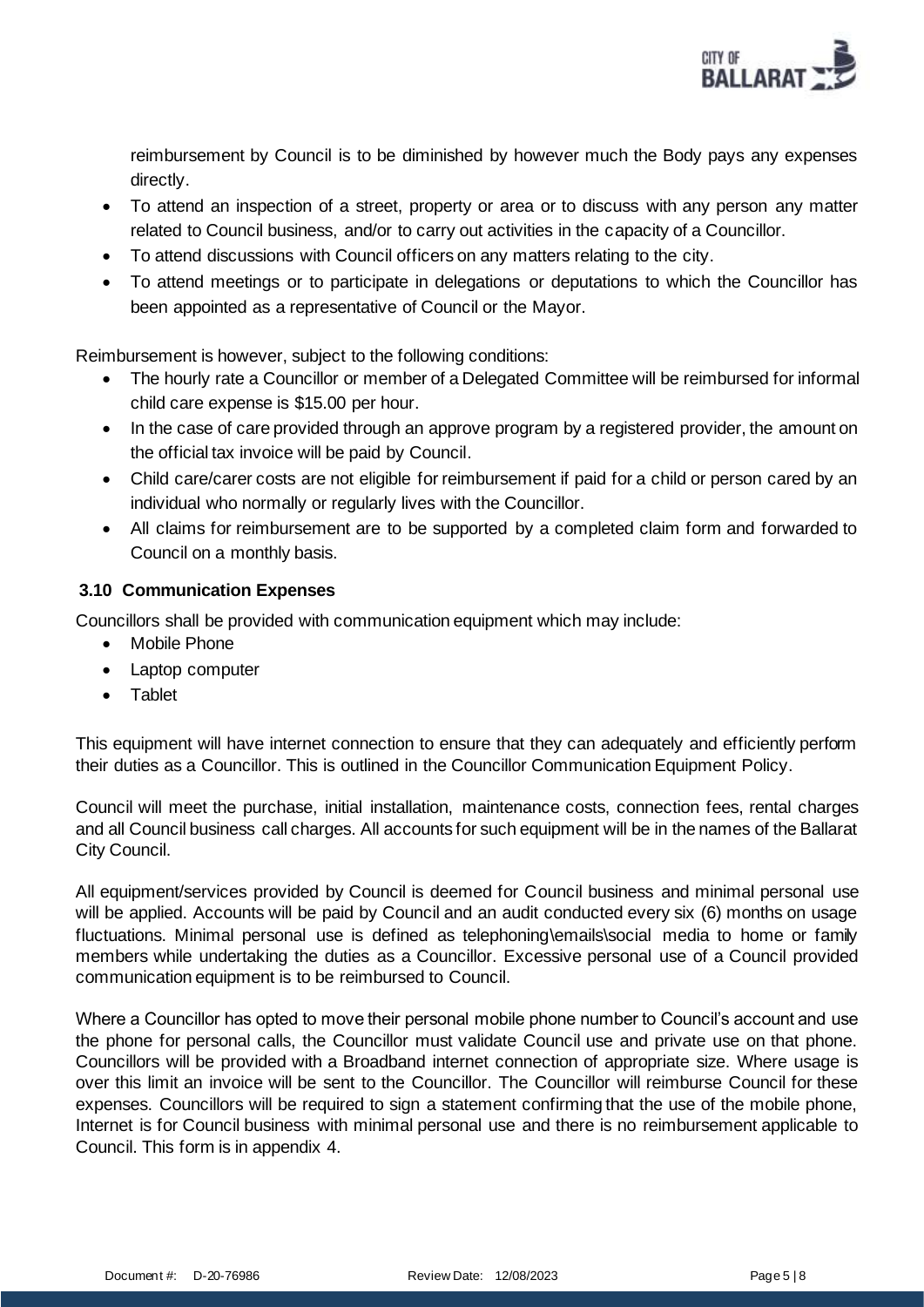

Where a Councillor has opted to use their personal device for Council business as per the Councillor Communication Equipment Policy, the following shall apply:

- Councillors are entitled to reimbursement of Council business related communication expenses.
- Councillors will provide itemised records for reimbursement of expenses or
- Councillors will provide details of legitimacy of communication expenses that relate to Council business expenses.

## **3.11 Making a Claim for Reimbursement**

- All claims must be made on the approved re-imbursement form available from Civic Support.
- Out-of-pocket expenses are those costs necessarily and reasonably incurred by Councillors or members of Delegated Committees for the purpose of Council business.
- Any claims for reimbursement must be completed on the prescribed form and forwarded to [civicsupport@ballarat.vic.gov.au](mailto:civicsupport@ballarat.vic.gov.au) or Civic Support PO Box 655 Ballarat 3353
- The basic test that will be applied to determine whether or not an expense is lawfully incurred is whether the expenditure is necessary and reasonable to complete duties as a Councillor or member of a Delegated Committee. This determination will be made by the Chief Executive Officer.
- When claiming out-of-pocket expenses, original receipts or supporting documentation must be provided to support claims.
- Any costs incurred by a Councillor or member of a Delegated Committee which are not deemed necessary for the purpose of Council business will not be reimbursed.
- As part of Council's commitment to open and transparent governance and to meet the requirements of the Act and *Local Government (Planning and Reporting) Regulations 2014*, details of expenses incurred by Councillors are made public on an annual basis. The regulations outline the Councillor expense categories which form the basis of the reporting. All registers related to interests, travel and gifts that relate to this policy will be kept and made available as required.
- Councillors will be provided with the reports on Councillor expenses at least 14 days prior to publication to review and seek clarification where required.
- All expense claims must be lodged within three (3) months of expenses being incurred. At the end of the financial year all claims must be received no later than one month after the financial year. Any claims received after this time will require a Council resolution to pay in the current financial year.
- Reimbursements are recorded in a register providing sufficient detail of the nature of the expense incurred.
- Reimbursements will be made via direct debit to nominated bank accounts once approved on a monthly basis.
- Council must provide details of all reimbursements under this policy to the Audit and Risk Committee.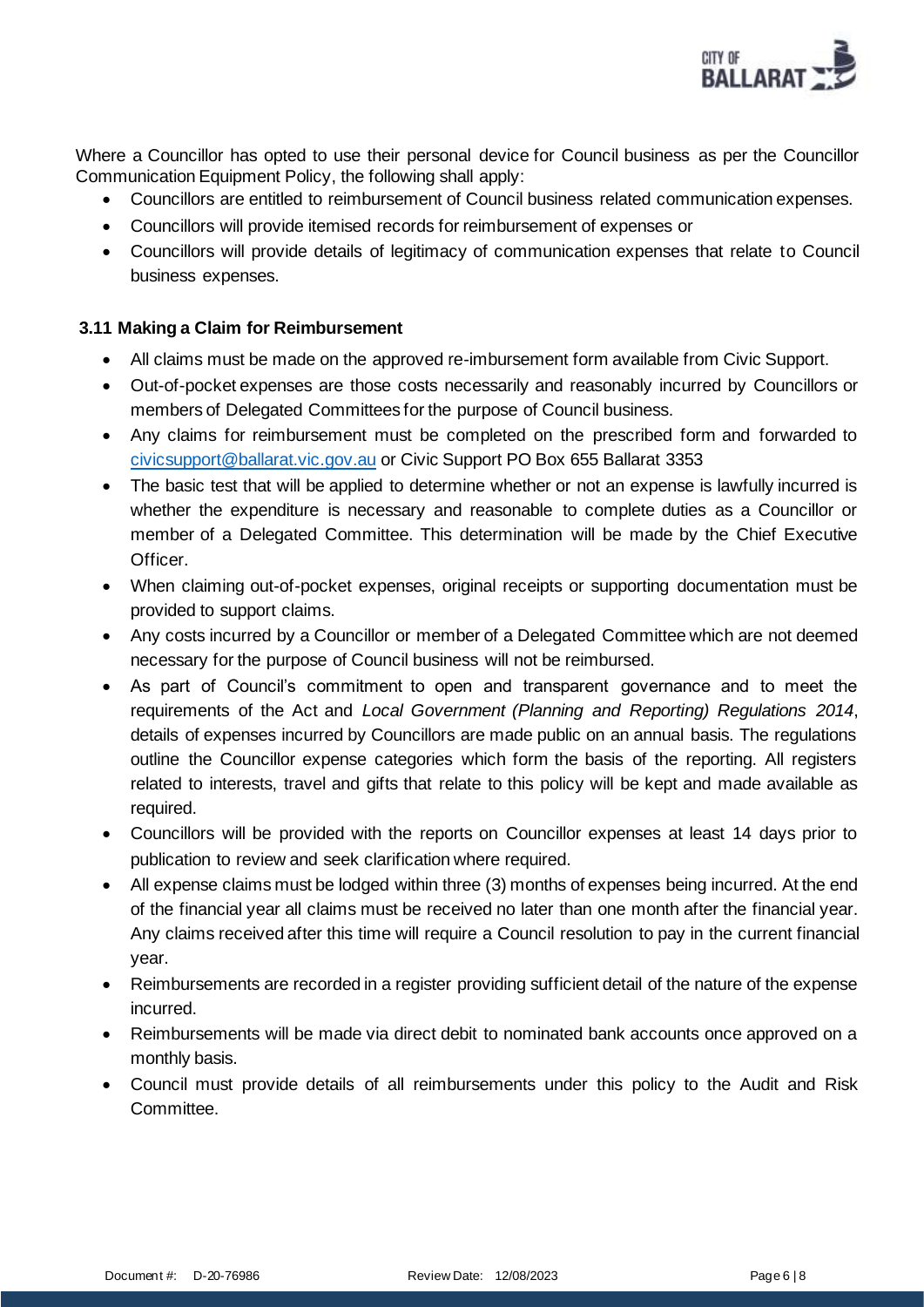

#### **3.12 Roles and Responsibilities**

| <b>Party/parties</b>              | <b>Roles and responsibilities</b>                                                                                                                                     | <b>Timelines</b> |
|-----------------------------------|-----------------------------------------------------------------------------------------------------------------------------------------------------------------------|------------------|
| Council                           | Comply with the requirements of this policy.                                                                                                                          | Ongoing          |
| Delegated<br>Committee<br>Member  | Comply with the requirements of this policy.                                                                                                                          | Ongoing          |
| <b>Chief Executive</b><br>Officer | To monitor implementation of this policy and conduct periodic<br>reviews to drive continuous improvement.                                                             | Ongoing          |
| Civic Support<br><b>Staff</b>     | responsibility<br>Manage<br>0f<br>to<br>requests<br>areas<br>ensure<br>tor<br>reimbursements and payment of expenses are completed in<br>accordance with this policy. | Ongoing          |

# **4.0 Supporting documents and references**

## **4.1 Legislation**

- *Carers Recognition Act 2012*
- *Charter of Human Rights and Responsibilities Act 2006*
- *Equal Opportunity Act 2010*
- *Freedom of Information Act 1982*
- *Gender Equity Bill 2020*
- *Local Government Act 1989*
- *Local Government Act 2020*
- *Privacy and Data Protection Act 2014*

#### **4.2 Associated Documents**

#### Council's:

- a) Governance and Integrity Framework;
- b) Governance Rules;
- c) Public Transparency Policy;
- d) Privacy Policy; and
- e) Open Data Policy.

#### **4.3 Definitions**

| <b>Carer</b>                         | A carer is defined under section 4 of the Carers Recognition Act 2012. |
|--------------------------------------|------------------------------------------------------------------------|
| <b>Delegated</b><br><b>Committee</b> | Delegated Committees are defined under section 63 of the Act.          |